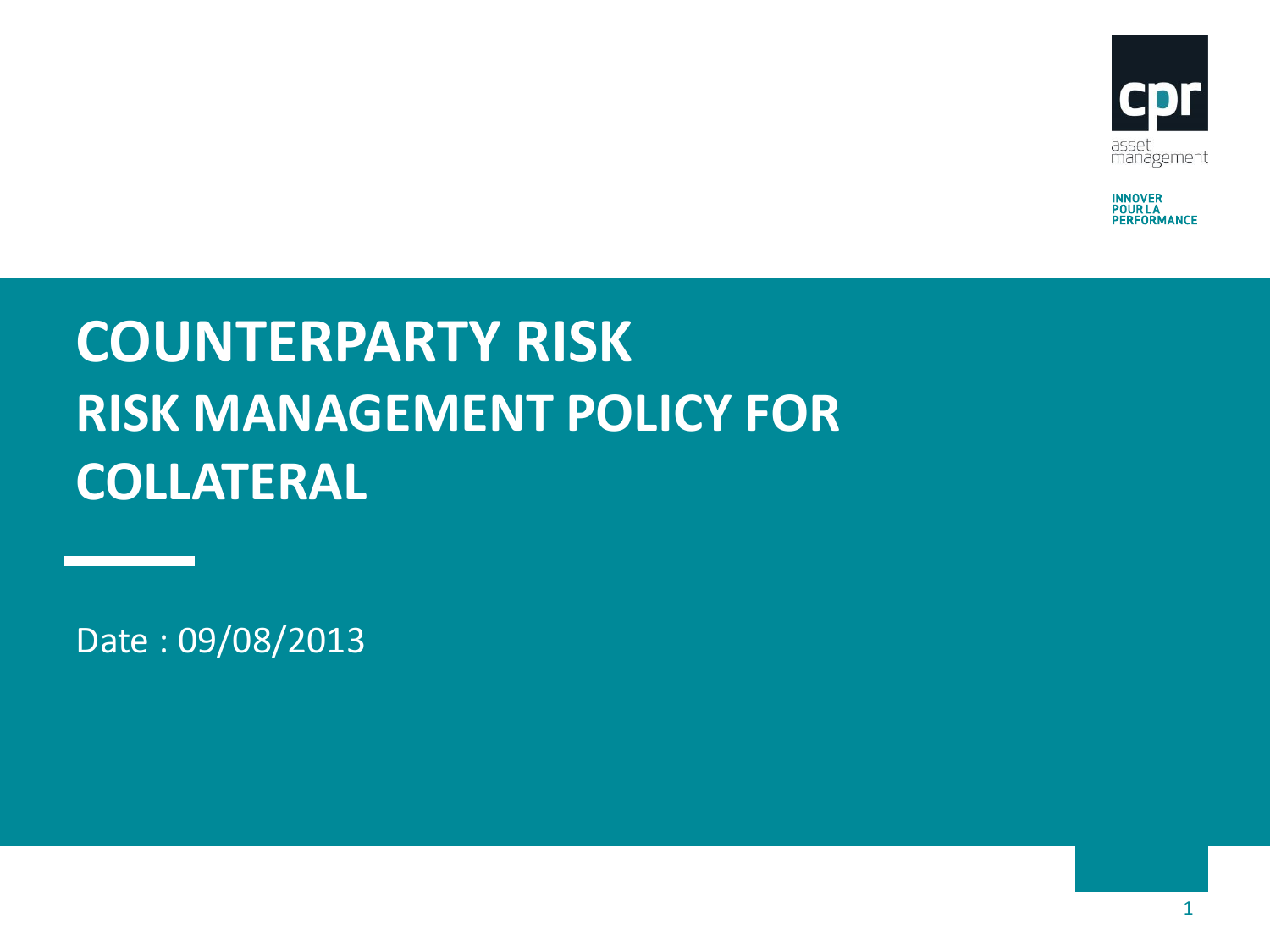

#### **1. General context**

- 2. OTC counterparties
- 3. Risk management policy for collateral

This document is made available for information only. It neither constitutes an offer to buy or sell nor an incitement to invest, and it involves no commitment by CPR Asset Management.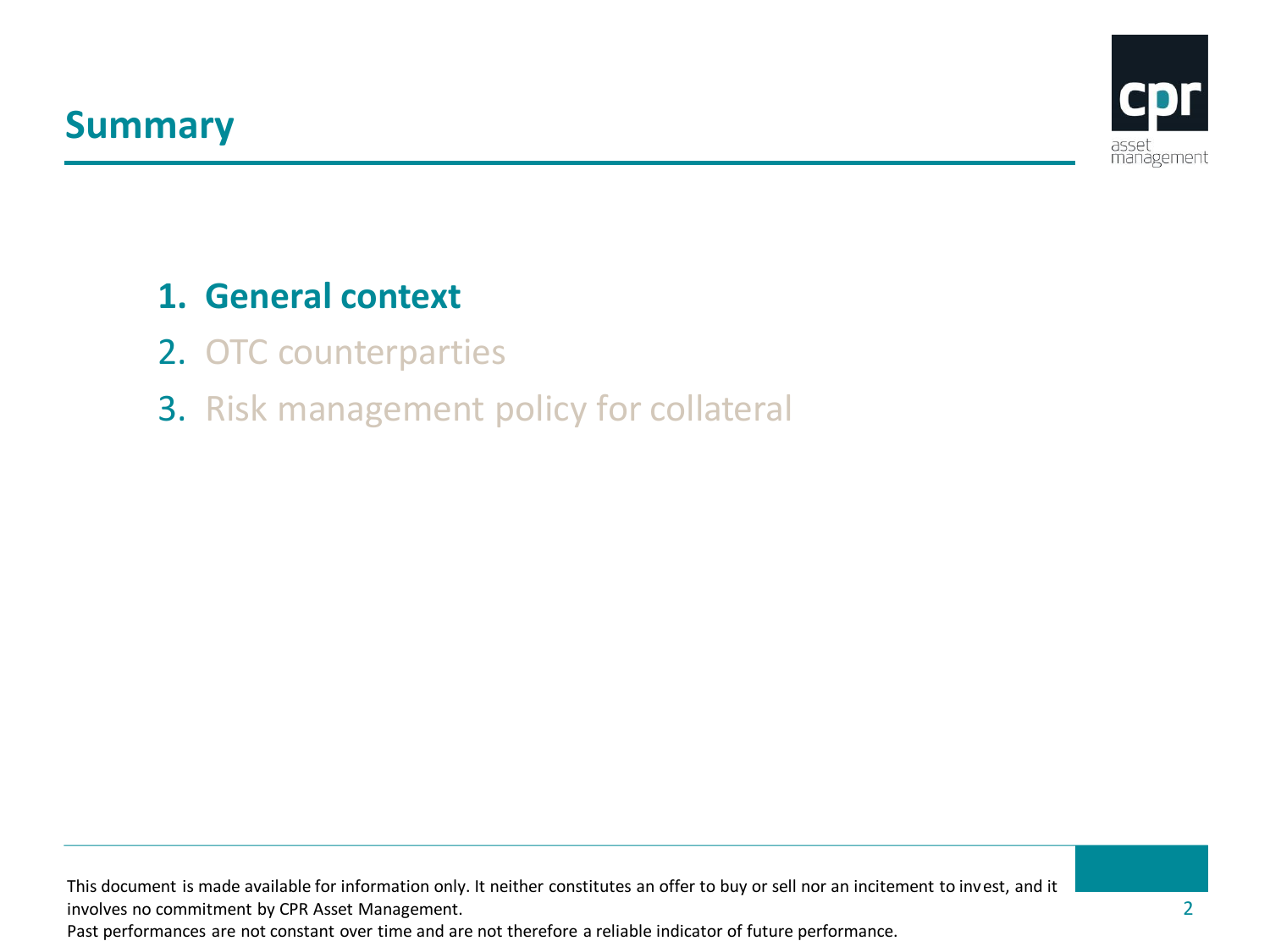

- The ESMA guidelines published on 18 December 2012 (\*) provide new constraints for securities received as collateral. These include constraints on liquidity, issuer quality, absence of a high correlation and asset concentration.
- These guidelines apply immediately to new European-compliant funds and will apply to all compliant funds (except those with a "grandfather" clause) by February 2014.
- This document details the revised risk management policy for collateral to take account of the regulatory changes.
- This document specifies the general selection principles to be made for OTC operations in order to comply with the new constraints..

– (\*) G*uidelines ESMA/2012/832 are displayed on www.esma.europa.eu*

This document is made available for information only. It neither constitutes an offer to buy or sell nor an incitement to invest, and it involves no commitment by CPR Asset Management.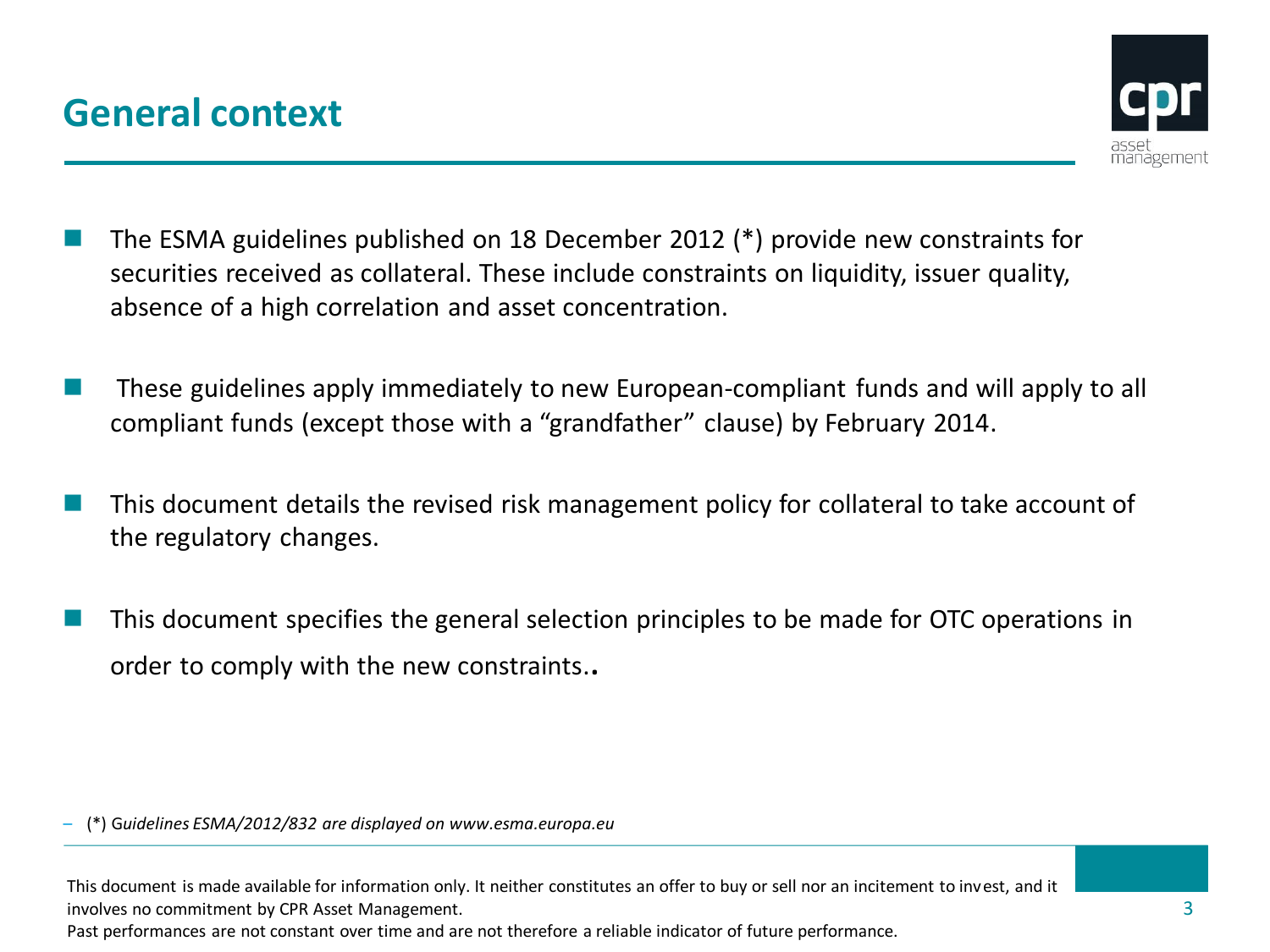

#### 1. General context

- 2. OTC Counterparties
- . 1.Counterparty risk
	- 2.Counterparty analysis
	- 3.Selection and validation of conterparties
- 3. Risk management policy for collateral

This document is made available for information only. It neither constitutes an offer to buy or sell nor an incitement to invest, and it involves no commitment by CPR Asset Management.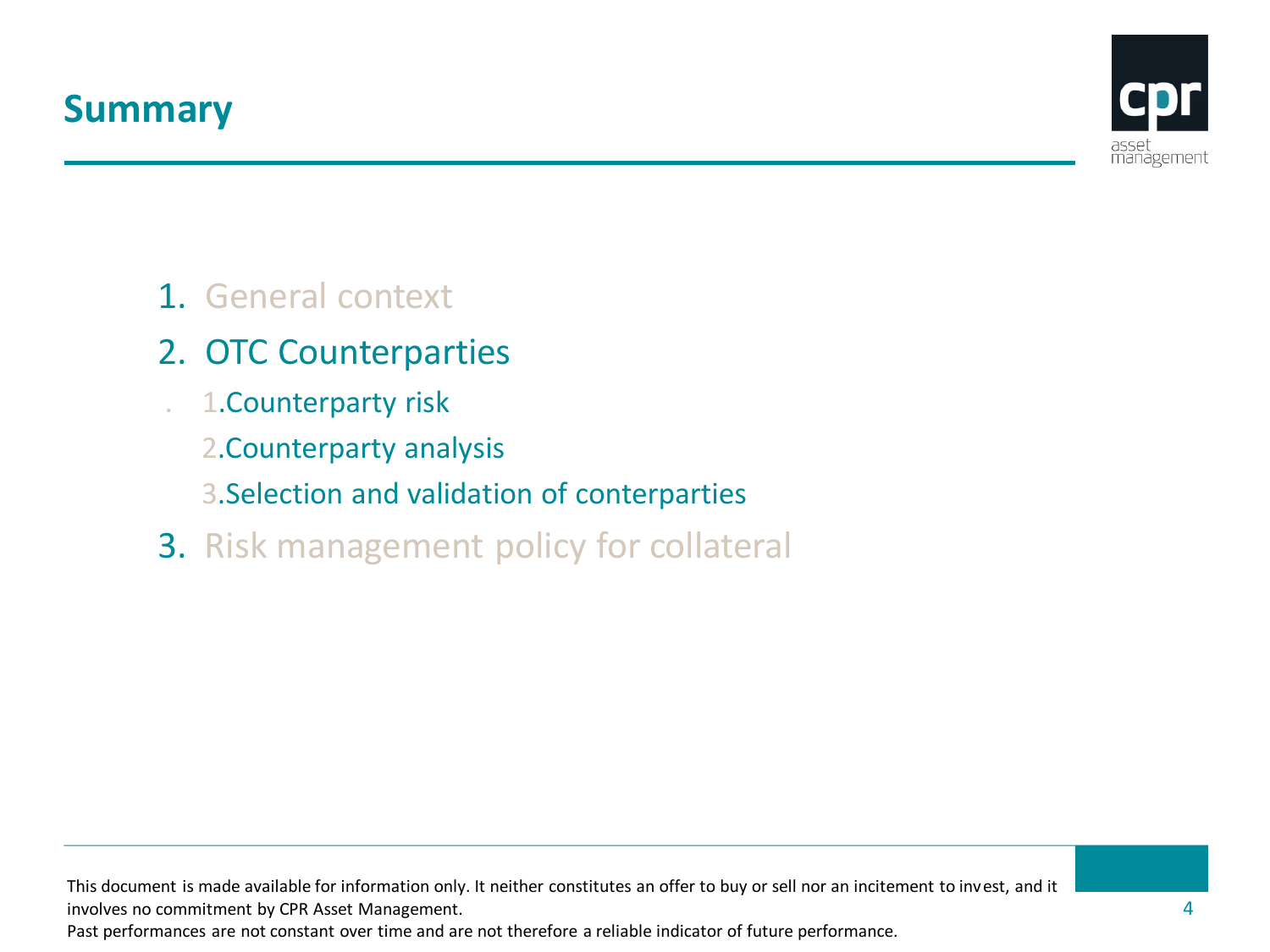# **Couterparty risk**



- The counterparty risk measures the cost of replacing a counterparty for OTC operations (repos, securities borrowing/lending or derivatives).
- $\blacksquare$  This cost represents the amount that a portfolio could lose if the counterparty defaults when the positions with that counterparty cannot be replaced at identical market prices to those contracted with the initial counterparty.
- If this cost is negative (the operation may be replaced on more favourable terms for the fund), no loss is recorded and the counterparty risk is considered to be nil.
- The counterparty risk is a function of the market price of the OTC positions contracted with an individual counterparty (aggregated or assessed individually depending on whether they are negotiated under a netting agreement), incremented by the risk of the position deteriorating in the time needed to put a new operation in place in the event of default by the initial counterparty (addon) and reduced by the guarantees received (collateral).
- As referred to in Article 52 of Directive 2009/65/EC, the counterparty risk (\*) is limited to 10% (\*\*) of the net asset value of UCITS funds generally and/or those compliant with European standards.

(\*) add-on excluded

(\*\*) the limit is reduced to 5% if the counterparty is not a credit institution of an OECD or EEA country..

This document is made available for information only. It neither constitutes an offer to buy or sell nor an incitement to invest, and it involves no commitment by CPR Asset Management.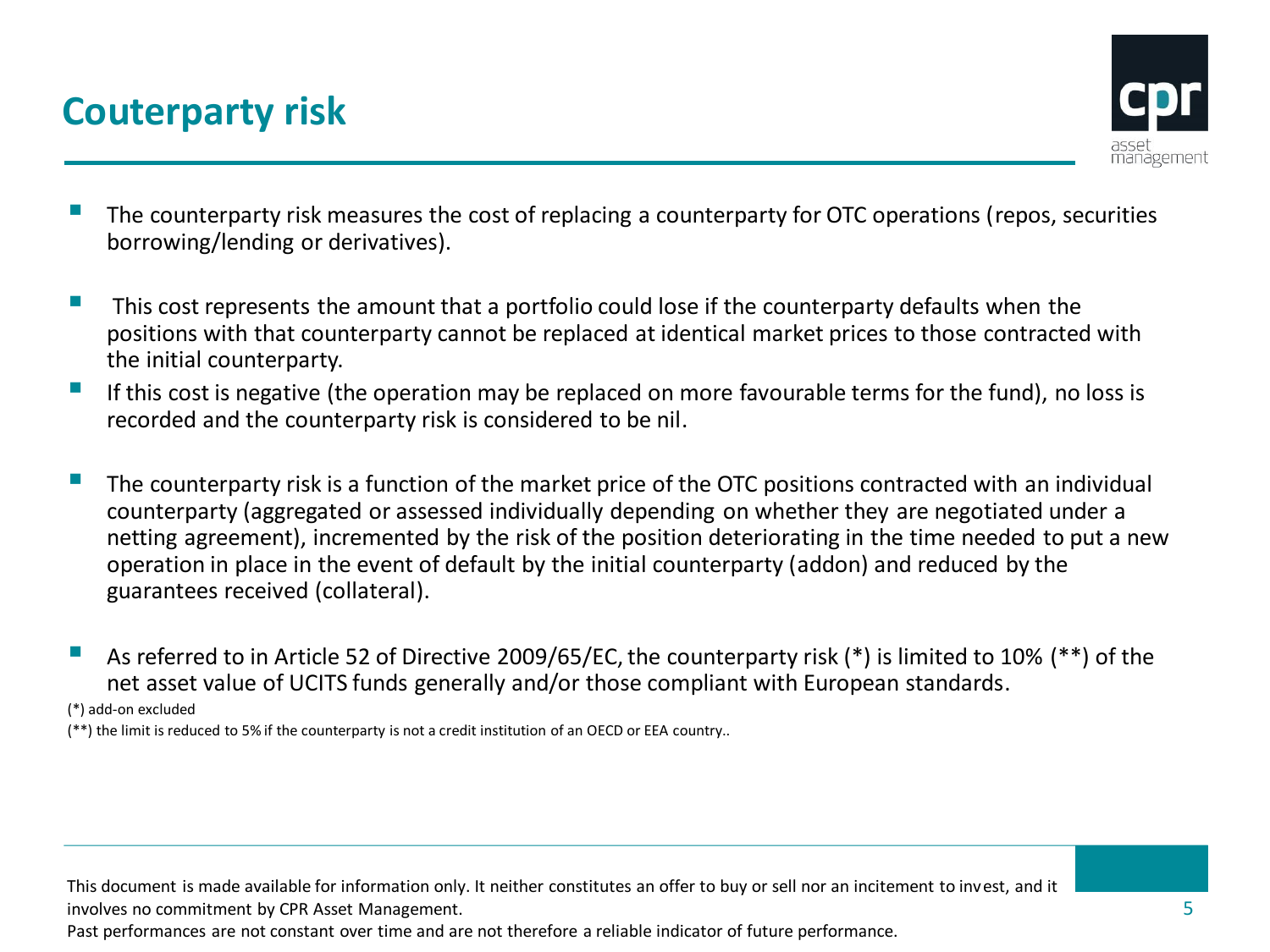

- In order to minimise the default risk on OTC operations, AMUNDI only deals with a limited number of financial institutions selected from among the leading market counterparties.
- The counterparties are continuously monitored by a dedicated credit and counterparty risk management team; this team reports to the Risk Department and is therefore totally separate fromthe Front Office.
- Counterparty analysis, like issuer analysis, is primarily based on operational profile (country, activity, strategy and business model, risk management and management's track record), and financial profile (revenues, profitability, balance sheet, liquidity, capital).
- This team has access to the counterparties at financial presentations and one-to-one meetings with senior management. In order to build their opinion, the analysts can refer to the top three rating agencies, broker and investment bank research, Bloomberg and/or Reuters databases and economic news feeds.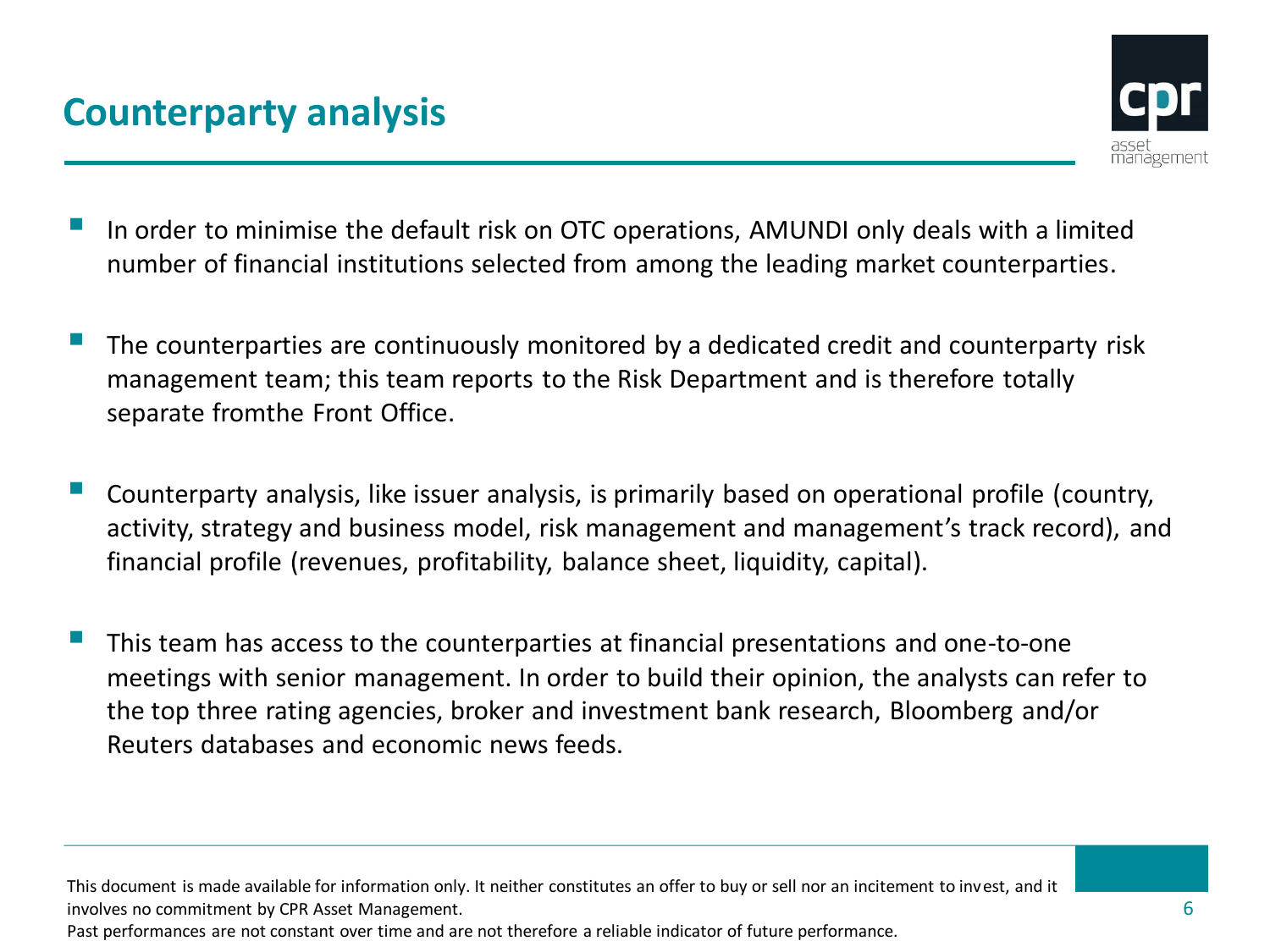

- The analysis of a new counterparty starts with a Front Office request (fund managers or dealers) with the agreement of the head of the trading desk.
- If the opinion is positive, the credit risk team submits the request for approval to the Amundi Credit Committee. Approval may be granted for one or more types of contracts: forex, securities borrowing/lending or repos, OTC derivatives (options, swaps, credit derivatives, etc.).
- If the credit committee approves the counterparty, a credit-equivalent limit is set and applies to all portfolios. The limit may be revised at any time.
- The committee may ask for additional specific constraints in terms of guarantees etc.
- $\blacksquare$  Following the committee's approval, the legal department negotiates the necessary agreements with the counterparty - framework agreements (ISDA, EMA, GMSLA, GMRA etc.) and corresponding annexes (e.g. Credit Support Annex, Collateral Annex).
- The credit risk team has drawn up the applicable rules for collateral; these have been approved by the committee and define certain clauses (minimum trigger amount, eligible assets, haircuts, cross-default clauses, etc.).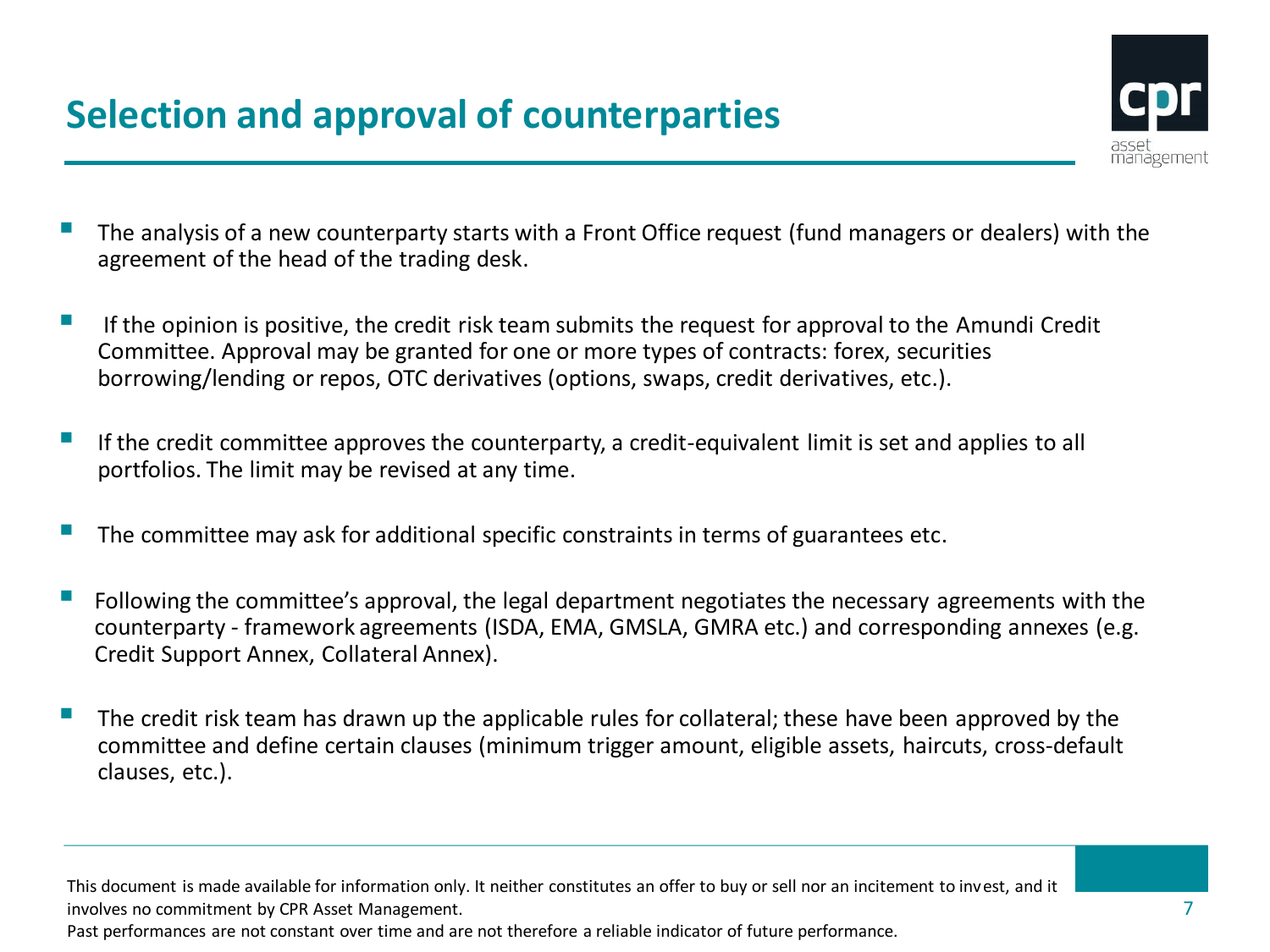

- 1. General context
- 2. OTC counterparties
- **3. Risk management policy for collateral**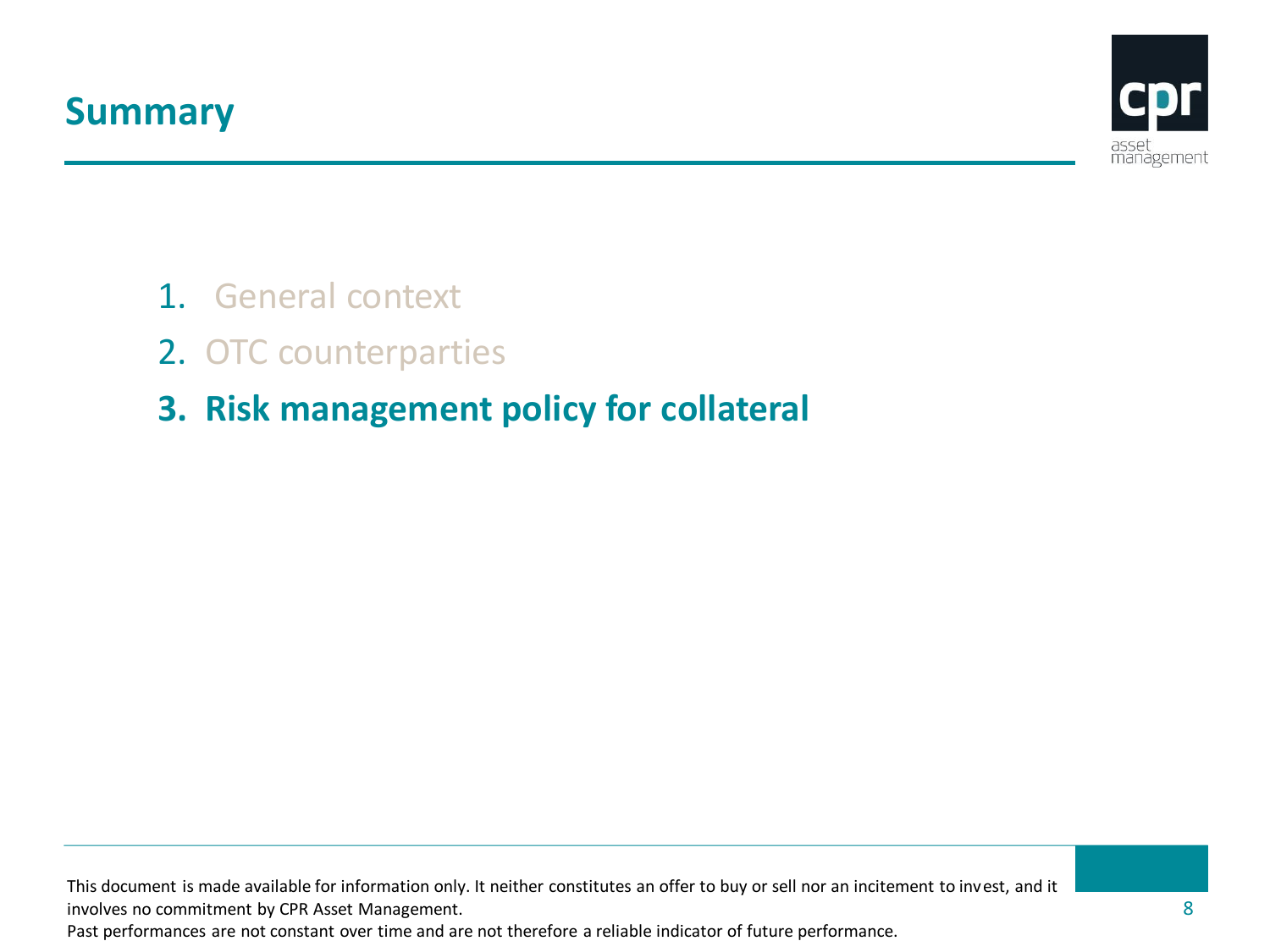## **OTC operations and eligible collaterals**



The following table shows the classes of securities received for each type of OTC operation:

| <b>OTC</b> operation     | <b>Received collateral</b> |
|--------------------------|----------------------------|
| Stock lending            | Equities/Bonds/ETF/Cash    |
| Short term reverse repos | <b>Bonds</b>               |
| Long term reverse repos  | Equities/Bonds/ETF         |
| Short term repos         | Cash                       |
| <b>IOTC</b> derivatives  | Bonds/Cash                 |

- The ESMA guidelines of 18 December 2012 provide new constraints for the management of collateral whether it is in securities or cash.
- The new constraints on non-cash collateral concern its liquidity, valuation, issuer quality, and the concentration of the assets received.
- The constraints on cash collateral concern the nature of authorised reinvestments.

This document is made available for information only. It neither constitutes an offer to buy or sell nor an incitement to invest, and it involves no commitment by CPR Asset Management.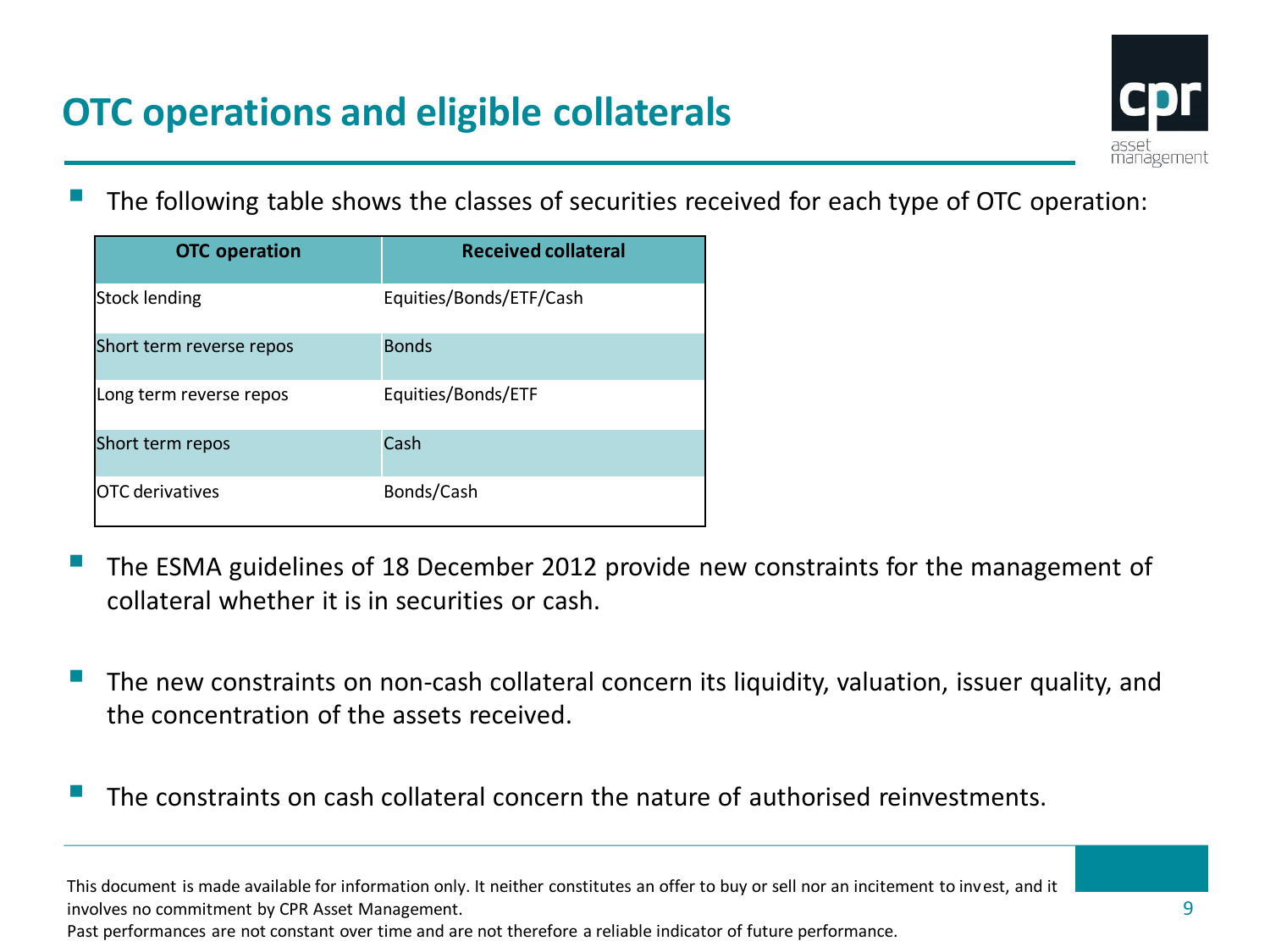# **Securities as collateral: liquidity and valuation**



- Article 43 (a) of the ESMA guidelines states that "any collateral received other than cash should be highly liquid and traded on a regulated market or multilateral trading facility with transparent pricing in order that it can be sold quickly at a price that is close to pre-sale valuation".
- Article 43 (b) states that "collateral received should be valued on at least a daily basis and assets that exhibit high price volatility should not be accepted as collateral unless suitably conservative haircuts are in place".
- Amundi applies these principles through the following constraints:

| Capital base / capitalisation      | A minimum capital base or capitalisation is required    |
|------------------------------------|---------------------------------------------------------|
| <b>Type of securities</b>          | Exclusion of illiquid securities                        |
| <b>Geographic region</b>           | Regions are defined by asset class and management style |
| <b>Permitted currencies (cash)</b> | Only major currencies                                   |

This document is made available for information only. It neither constitutes an offer to buy or sell nor an incitement to invest, and it involves no commitment by CPR Asset Management.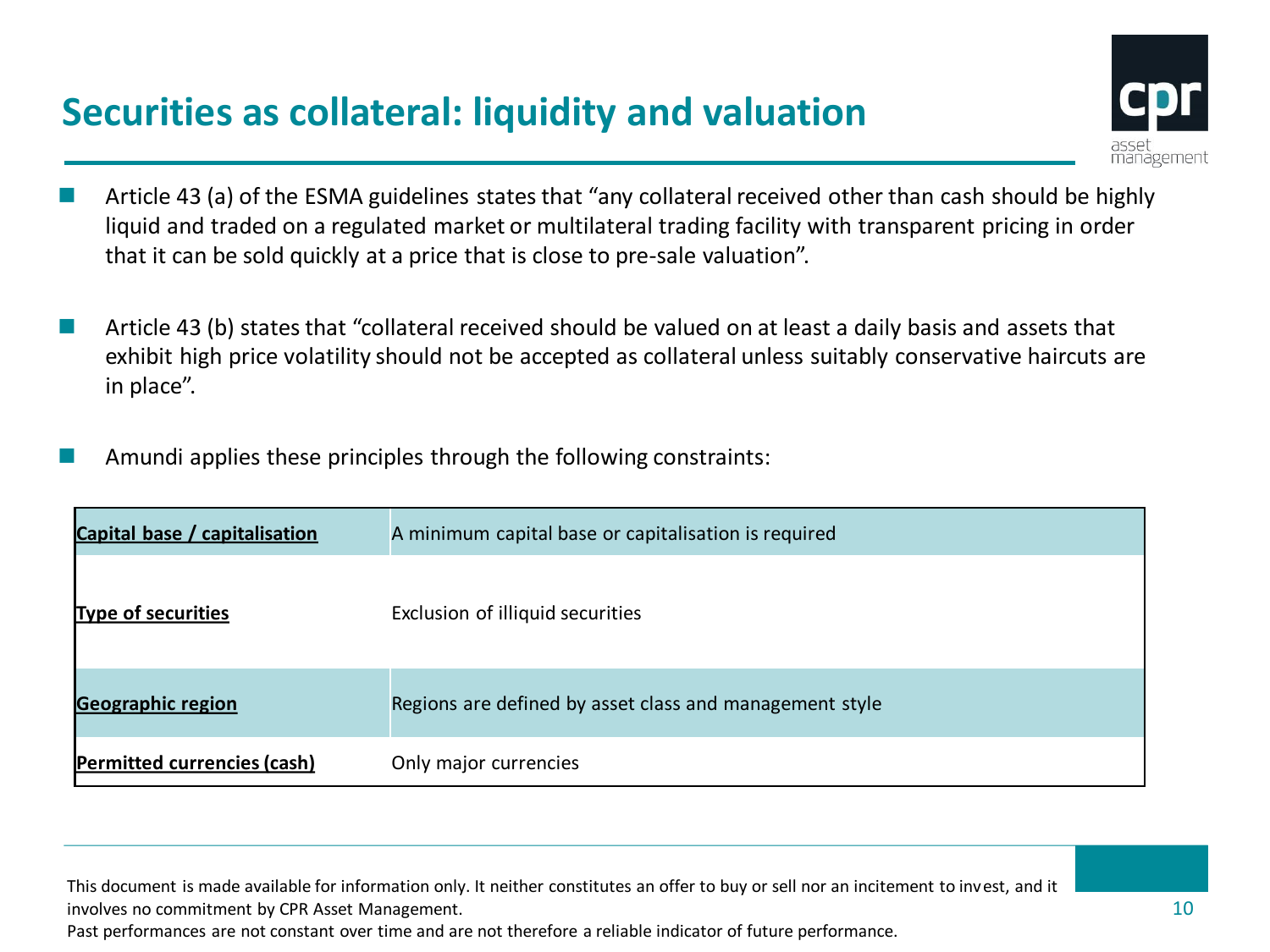## **Securities as collateral: issuer quality**



- Article 43 (c) of the ESMA guidelines states that "collateral received should be of high quality".
- The notion of high quality is not defined in the ESMA guidelines.
- Amundi has set constraints in terms of ratings and maximum maturity. These limits are defined by type of OTC operation.
- If there is a difference in the rating given by the three main rating agencies, the lowest rating should be used.
- In addition to the constraints on issuer quality, Amundi excludes from eligible collateral any security whose issuer is under a legal ban.
- In particular, issuers domiciled in countries under embargo or involved in the manufacture or trade of anti-personnel mines and cluster munitions are not allowed (in compliance with the Ottawa and Oslo Conventions).

This document is made available for information only. It neither constitutes an offer to buy or sell nor an incitement to invest, and it involves no commitment by CPR Asset Management.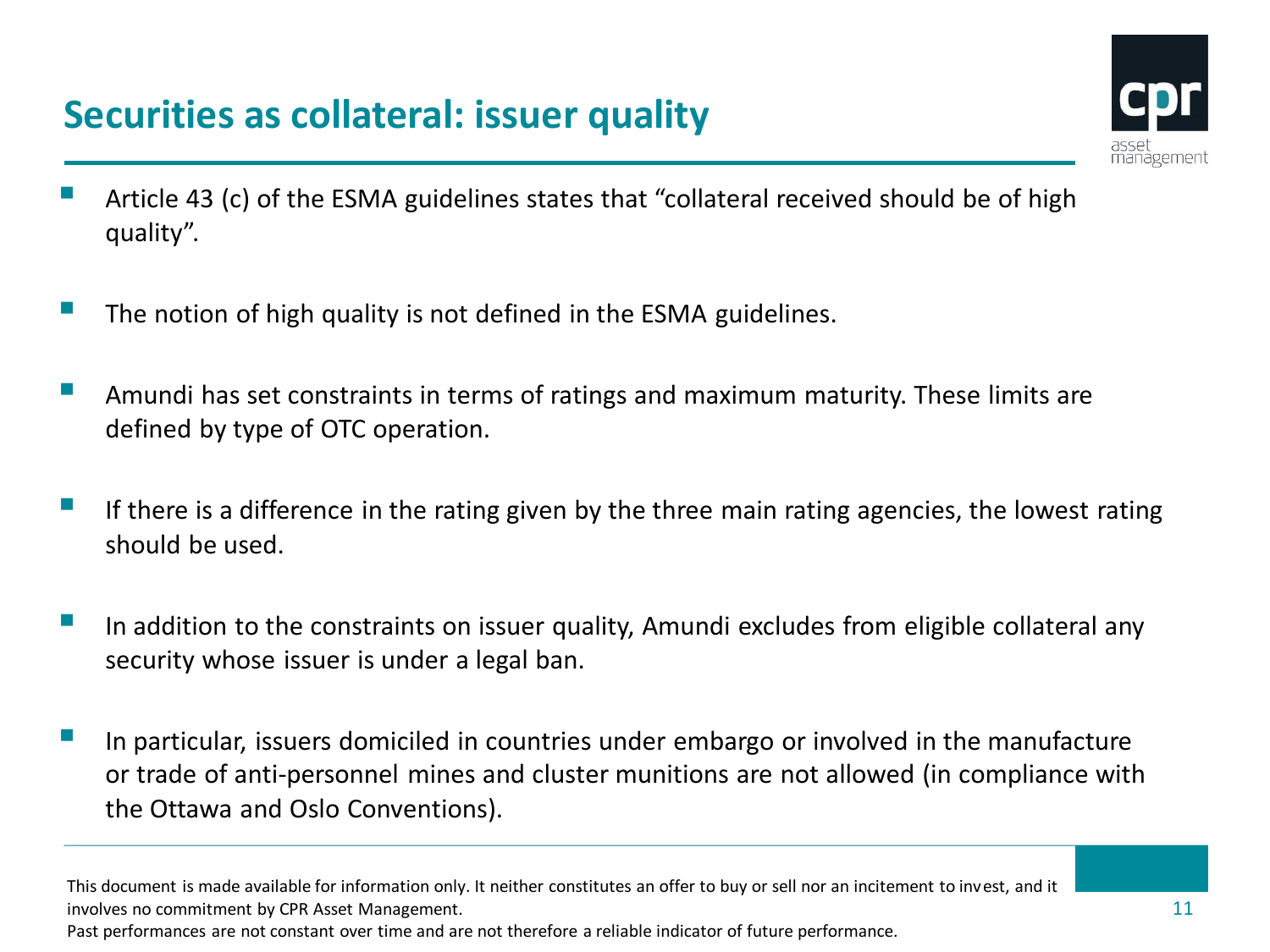

- Article 43 (d) prohibits a high correlation: "the collateral received by the UCITS should be issued by an entity that is independent from the counterparty and is expected not to display a high correlation with the performance of the counterparty".
- In the event of a counterparty default, it is possible that the holder of securities issued by that counterparty will not recover the capital it invested.
- Accordingly, prudence dictates that securities issued by the counterparty or any other entity in the issuer group are not eligible to be received as collateral.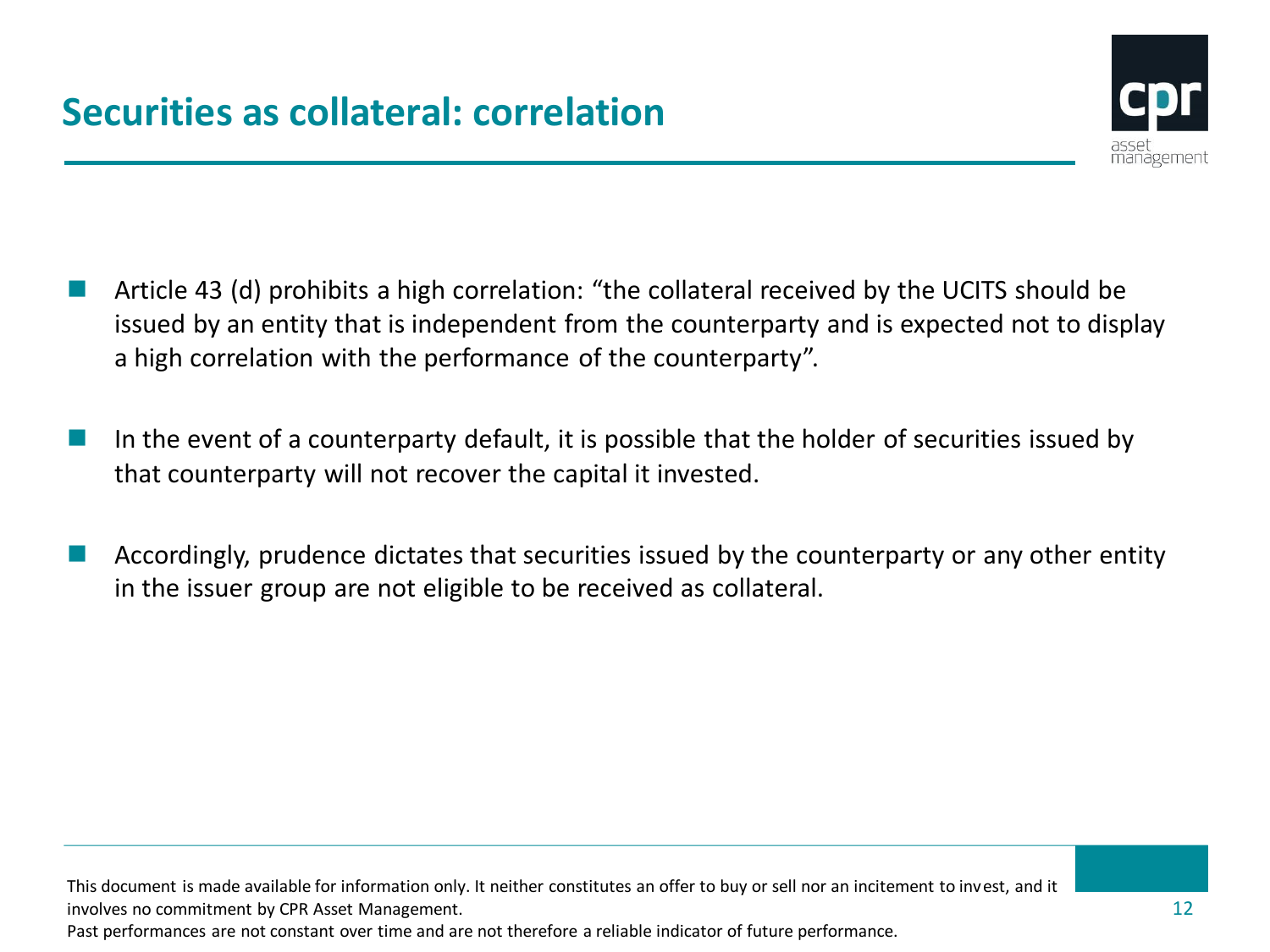#### **Securities as collateral: asset concentration**



- Article 43 (e) states that "collateral should be sufficiently diversified in terms of country, markets and issuers".
- $\blacksquare$  The Article introduces a new concentration ratio per issuer. No single issuer of the securities received as collateral is allowed to exceed 20% of the fund's net assets.
- **However, no limit is defined in the guidelines regarding concentration by country.**
- Nor is the notion of markets defined in the guidelines.
- In this context, Amundi applies the following constraints:

| Market concentration        | Amundi does not apply any constraint in terms of market concentration pending<br>regulatory clarification on this point. |
|-----------------------------|--------------------------------------------------------------------------------------------------------------------------|
| Country concentration       | A maximum limit per country as a percentage of the fund's net assets.                                                    |
| <b>Issuer concentration</b> | Application of the new ESMA rule of a maximum of 20% of the fund's net assets<br>per issuer.                             |

This document is made available for information only. It neither constitutes an offer to buy or sell nor an incitement to invest, and it involves no commitment by CPR Asset Management.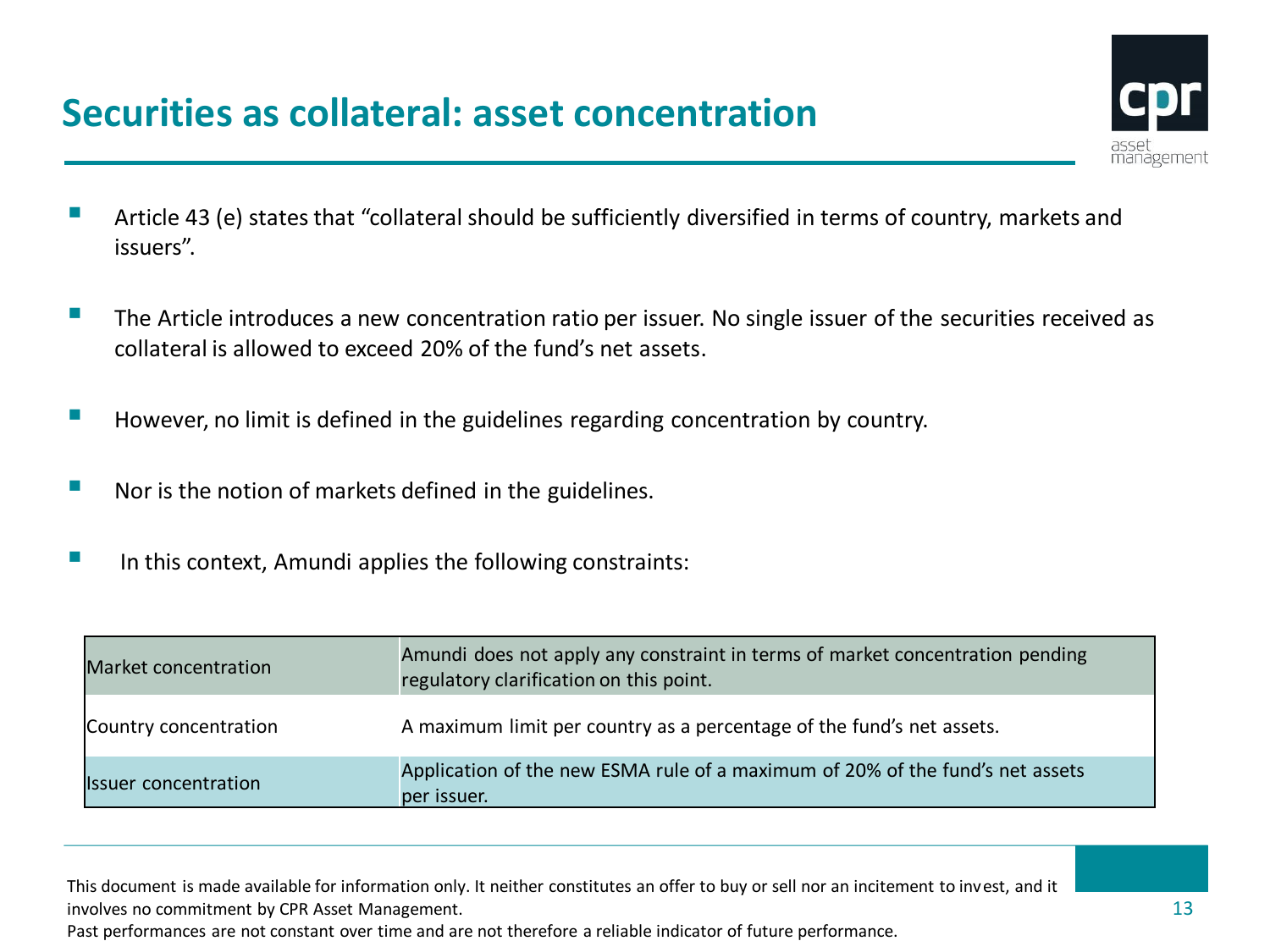

- Article 46 of the ESMA guidelines now requires UCITS to put in place a clear haircut policy for the collateral received by the UCITS.
- A haircut is a percentage deducted from the market value of the securities received as collateral. It is intended to reduce the risk of loss if the counterparty defaults.
- Despite margin payments made, the cash lender receiving securities as collateral continues to run a risk that is a function of the counterparty and the evolution of the market price of the collateral.
- La décote est donc une sécurité supplémentaire afin de réduire le risque de perte en cas de défaut de la contrepartie prêteuse des titres.
- The haircut is therefore an additional security to reduce the risk of loss in the event of the default of the counterparty lending the securities.
- Levels of haircuts by asset class are determined using risk indicators that take account of the volatility of the assets in normal and stressed market conditions.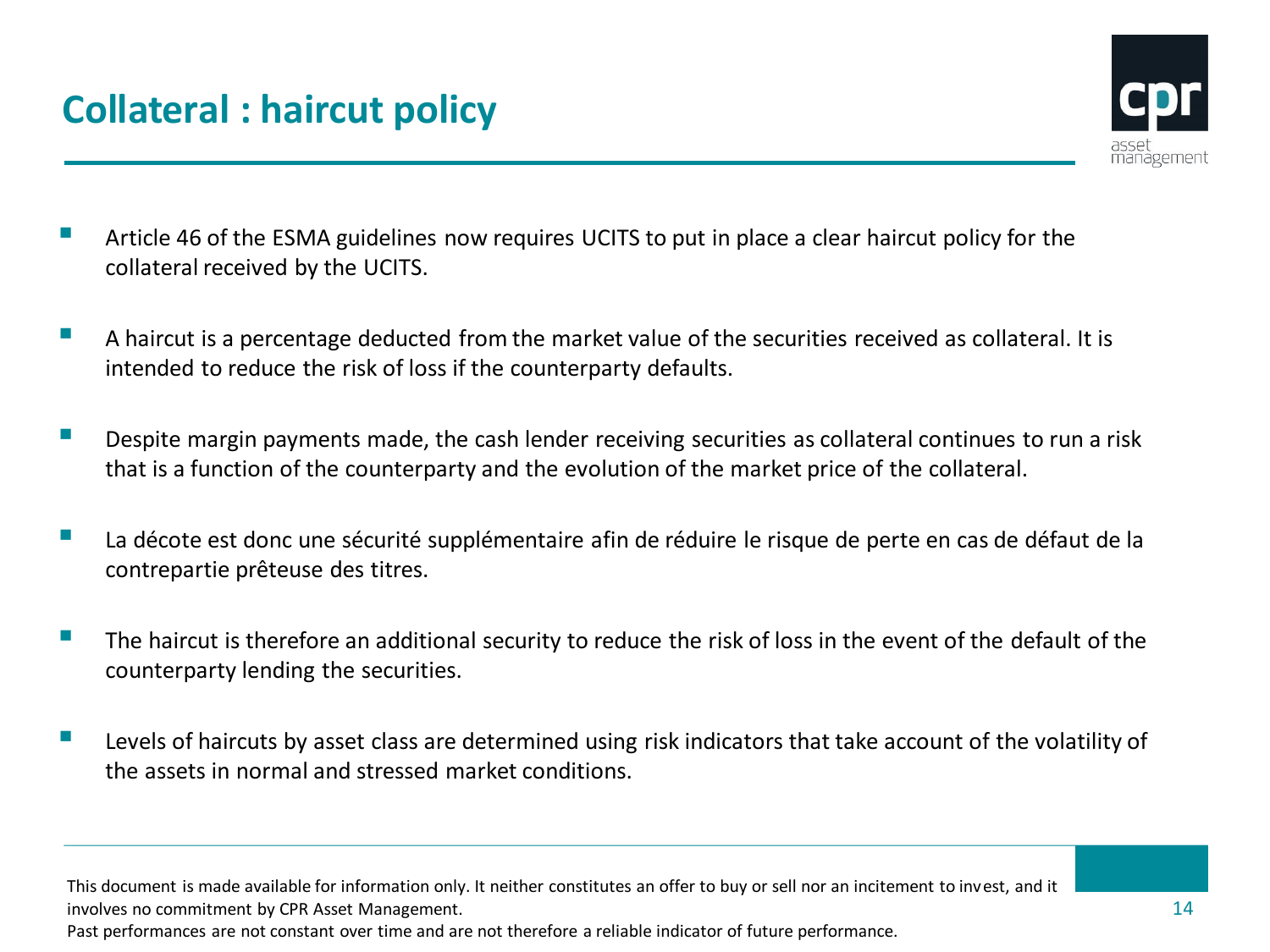## **Cash collateral**



- Article <sup>43</sup> (j) of the ESMA guidelines states that collateral received in cash must be: **placed on deposit** 
	- **I** invested in high-quality government bonds
	- $\blacksquare$  invested in reverse repo transactions that can be unwound at par at any time
	- **I** invested in short-term money market funds
- Article <sup>44</sup> states that "re-invested cash collateral should be diversified in accordance with the diversification requirements applicable to non-cash collateral".

 In particular, the 20% per issuer constraint applies to reinvestments of the cash collateral received.

This document is made available for information only. It neither constitutes an offer to buy or sell nor an incitement to invest, and it involves no commitment by CPR Asset Management.